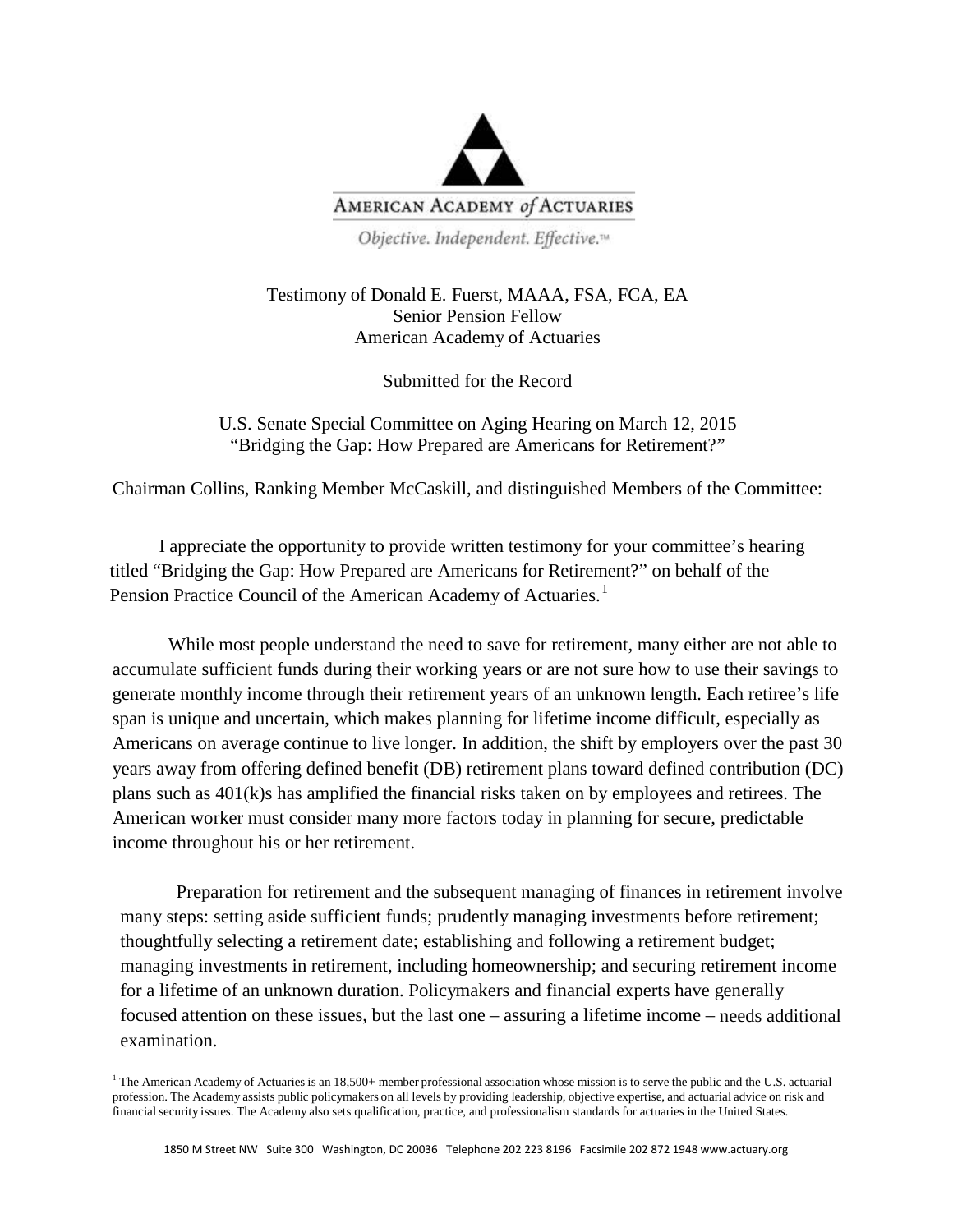Lifetime-income risk, or the threat of running out of income due to living longer than initially planned, is not just a personal financial issue but a societal one as well. Public safety-net programs can be strained if expected to cover large numbers of individuals who have not addressed their lifetime-income risk. Without careful planning, retirees risk running out of income to cover the basic necessities and face becoming reliant on Social Security as their only source of retirement income and, in dire situations, having to rely on family or social safety-net programs. Public options may not be available or sustainable to support all those who find themselves coming up short. The goal of financial stability in retirement is paramount.

Social Security from its inception was intended to protect retirees against poverty in old age<sup>[2](#page-1-0)</sup> and, to that end, has been successful. It was not meant to provide full-income replacement in retirement. By design, Social Security replaces a greater proportion of pre-retirement income for lower-wage earners who might have had less opportunity or ability to save on their own. This is illustrated below.

| <b>Annual Social Security Income at Age 66</b> |                                         |                                  |                          |                                |                                             |
|------------------------------------------------|-----------------------------------------|----------------------------------|--------------------------|--------------------------------|---------------------------------------------|
| <b>Final</b><br><b>Income</b><br>(wages)       | <b>SS Average</b><br>Income*<br>(wages) | <b>Primary</b><br><b>Benefit</b> | <b>Spouse</b><br>Benefit | <b>Total</b><br><b>Benefit</b> | Percent of<br><b>Final</b><br><b>Income</b> |
| \$25,000                                       | \$22,002                                | \$12,874                         | \$6,437                  | \$19,311                       | 77%                                         |
| 50,000                                         | 44,004                                  | 20,292                           | 10,146                   | 30,438                         | 61%                                         |
| 100,000                                        | 88,008                                  | 29,000                           | 14,500                   | 43,500                         | 44%                                         |
| 250,000                                        | 96,896                                  | 30,405                           | 15,203                   | 45,608                         | 18%                                         |
| 500,000                                        | 96,896                                  | 30,405                           | 15,203                   | 45,608                         | 9%                                          |

SSA Publication No. 05-10070-09

\* *Recognized income for Social Security. Assumes the ratio of actual income to Social Security limit in all years is the same as in the final year.*

Lifetime-income risk is affected by one's personal choices and luck as well as broader considerations, such as the strength of the nation's economy and influence of financial structures (e.g., savings vehicles, market investments). Lifetime-income risk therefore reflects a confluence

<span id="page-1-0"></span> $2$  "We can never insure 100 percent of the population against 100 percent of the hazards and vicissitudes of life, but we have tried to frame a law which will give some measure of protection to the average citizen and to his family against the loss of a job and against poverty-ridden old age." – President Franklin Roosevelt upon signing the Social Security Act in 1935.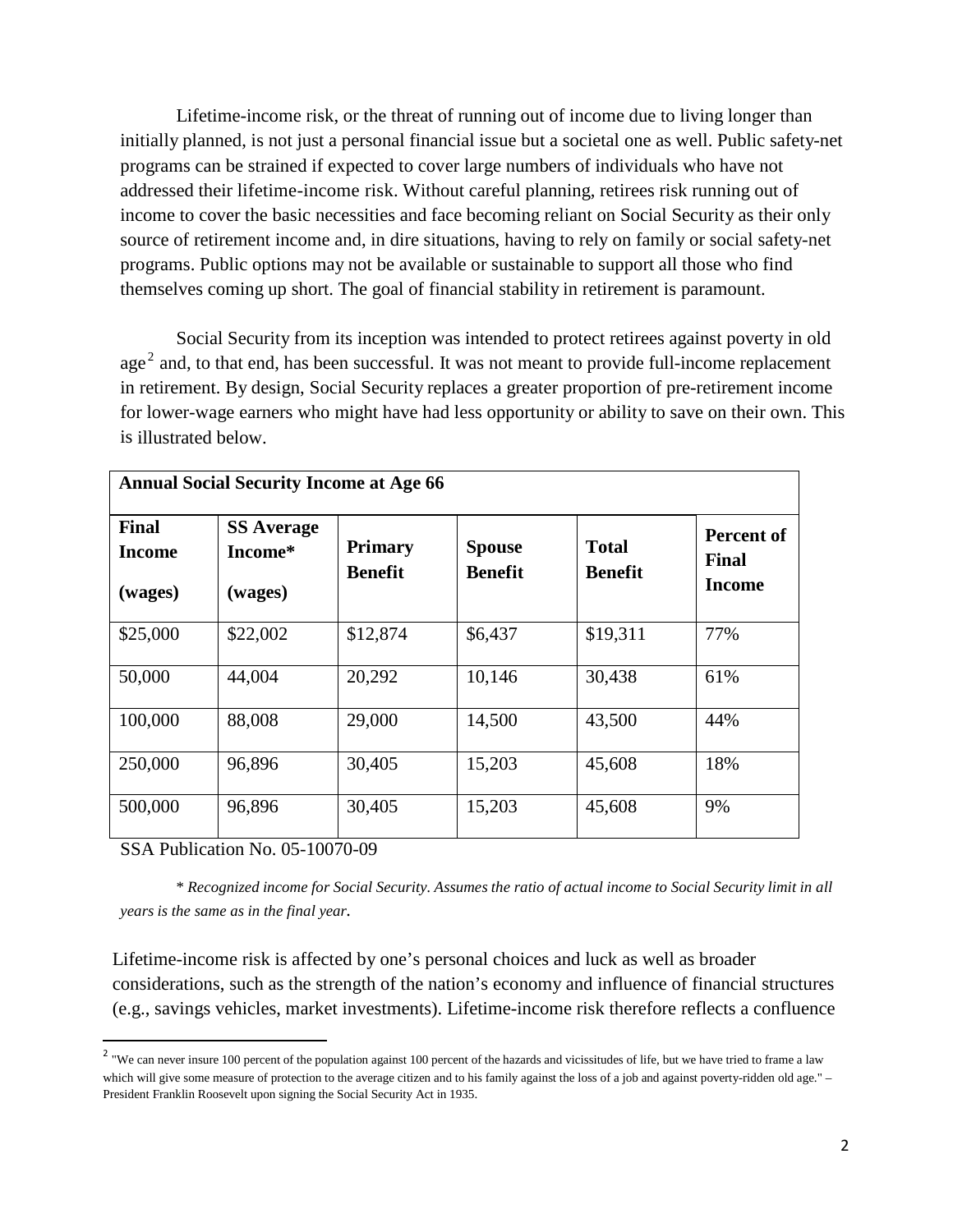of economic and financial events, and circumstances. Real estate values and stock market prices have gained significance as factors of lifetime-income risk during the recent financial crisis due to their volatility.

Lifetime-income risk can vary according to individual circumstances, and thus affects various segments of the population differently. Retirees able to accumulate sufficient assets to meet their lifetime-income needs under most circumstances can still face lifetime-income risk but have mitigated it. Retirees unable to accumulate significant assets are probably not in a position to implement any lifetime-income solution beyond a reliance on Social Security. The large segment of the population between these two extremes may need to take direct action to assure their lifetime income is sufficient to meet their basic financial needs in retirement.

# **The Long and Short of Longevity Risk**

A significant concept underpinning lifetime income is "longevity risk," which has many dimensions and includes the increasing life expectancies of retirees and their spouses, and conceptions and misconceptions of life expectancy and its implications. Longevity risk also includes the risks of declining health, loss of ability to manage finances, and loss of independent living. A very important longevity risk is lifetime-income risk. Individuals who underestimate their likelihood of living into the older ages could deplete their assets well before the end of life.

Americans are living longer, and consequentially spending more time in retirement. When the Social Security Act was enacted in 1935, the life expectancy for someone who reached age 65 was 1[3](#page-2-0) years for males and 15 years for females.<sup>3</sup> In time, people began to consider age 65, the time at which full Social Security benefits were available, to be the "normal" retirement age. Social Security's retirement age of 65 also became the typical, and sometimes mandated, retirement age in employer-sponsored pension plans.<sup>[4](#page-2-1)</sup> As of 2014, the life expectancy based on Social Security tables at age 65 is 19.3 years for males and 21.6 years for females. People are living longer due to improvements in health care, nutrition, and lifestyle choices. This increase in longevity over time can add significant costs for retiree benefits.

The probability of living a long life, which might even be longer than one's life expectancy, is significant. As a result, the financial risk of not having lifetime income beyond Social Security is substantial. The following chart show the probability of living from age 65 to various advanced ages, both for the general population and for someone with 25 percent lower mortality. This latter group represents many retirees who have good health, have lived healthy lifestyles, and have worked in jobs that didn't take a physical toll. The survivor columns show the probability of at least one member of a couple living to the various ages.

<span id="page-2-0"></span>Life expectancy is the average future remaining lifetime for a group of people at a specific given age – in this case, age 65 going forward. Approximately half of those entering retirement are expected to live longer than this, and many misunderstand this retirement planning benchmark.

<span id="page-2-1"></span><sup>4</sup> For more on normal retirement age, see the Academy issue brief, *Rethinking Normal Retirement Age for Pension Plans*: [http://www.actuary.org/files/Normal-Retirement-Age\\_Issue-Brief\\_March\\_2013.pdf.](http://www.actuary.org/files/Normal-Retirement-Age_Issue-Brief_March_2013.pdf)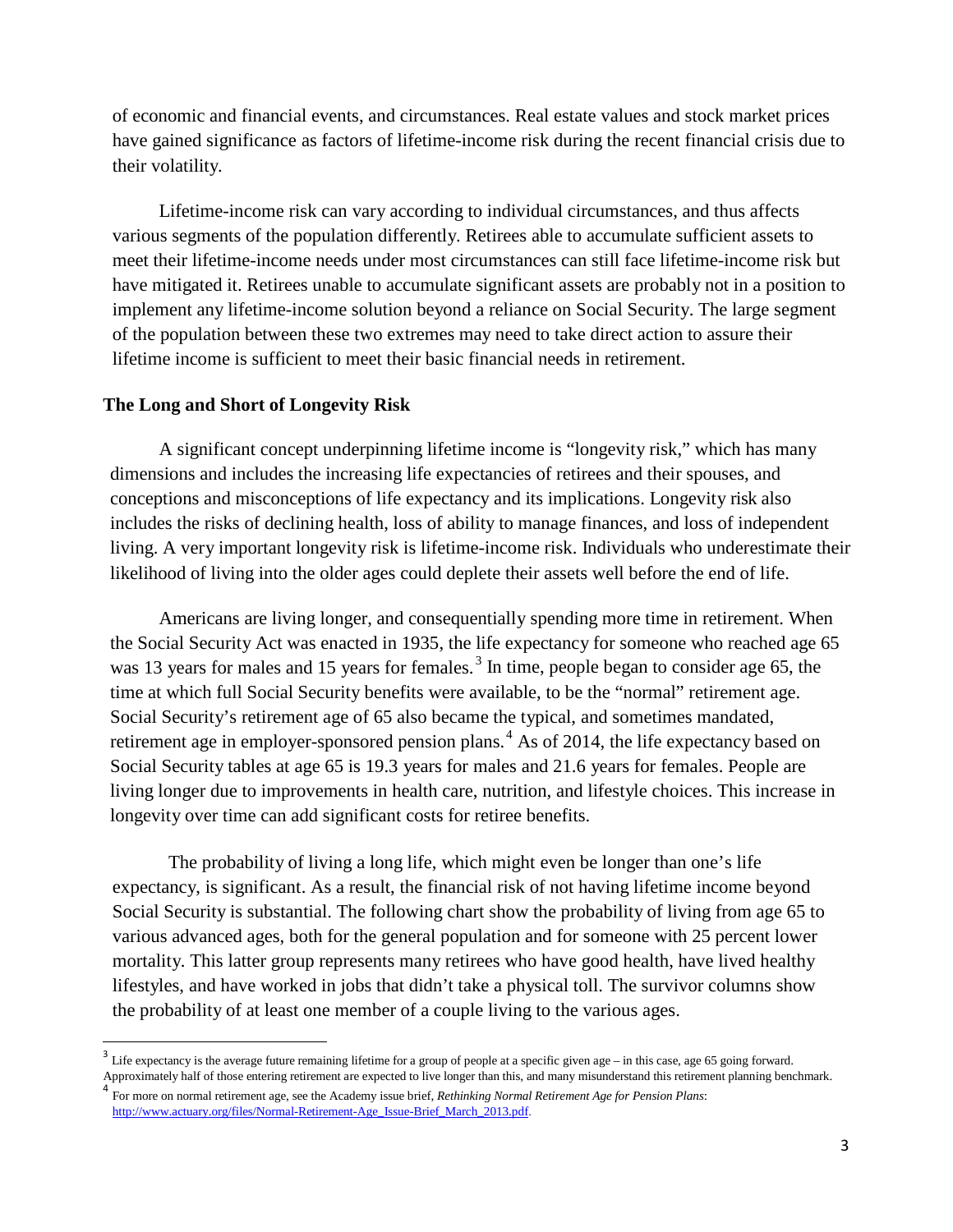

#### Probability of Living from Age 65 to Various Ages

An important issue underlying many causes of inadequate lifetime income is the unpredictability of an individual's life span and an understanding that life expectancy is not how long an individual will live. Many people who carefully plan for their income needs in retirement do so based upon a fixed retirement horizon of average life expectancy and thus might give short shrift to the significant probability of living longer. Most people simply do not have the tools readily available to determine how much money they need to accumulate to finance a retirement that could last 30 years or more.

Even those who plan well financially for their retirement often misestimate income needed from retirement savings because of:

- Uncertainties of estimating how long they or their spouse could live.
- Difficulties of earning a long-term secondary income after retirement.
- Poor understanding of how inflation, especially in medical costs, can cause income needs to grow.
- Risks of poor asset performance.
- Loss of their ability to manage finances and their investments as cognitive capabilities diminish.
- Difficulty in living realistically within their retirement budget.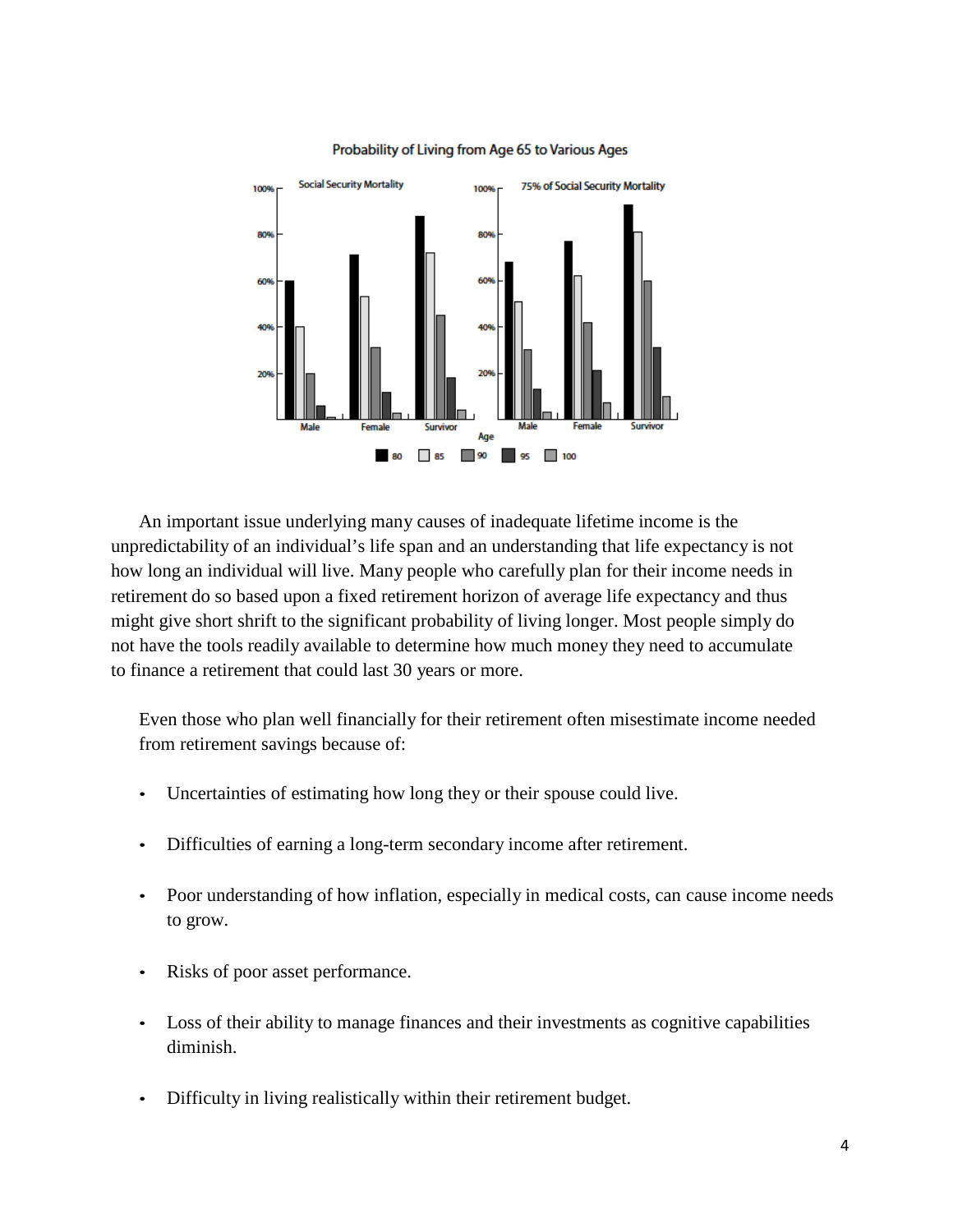Finally, while the concept of longevity risk is something that actuaries are very familiar with in their work with pension plans and annuities, it is not well understood by the general public. About 46 percent of pre-retirees (51 percent for males and 42 percent for females) think they will not live as long as the average person their age and gender, according to the Society of Actuaries' Retirement Risk Survey that compared respondents' estimates of personal life expectancy to those of the population as a whole.<sup>[5](#page-4-0)</sup> Life expectancy is calculated as a measure of broad population averages, not a predictor of a specific individual's life span. Approximately half the population will live longer than their average life expectancy. If all retirees are successful in planning perfectly to have their money last to exactly their life expectancies, about half of them will run out of money.

Therefore, life expectancy is only a starting point for discussion. Individuals need to think about a much longer financial planning horizon. Understanding life expectancy involves analyzing several issues: how long people may live, the considerable variability around the average value, and the financial consequences for individuals who live a shorter or especially a longer time. In addition, retirees and pre-retirees generally have financial planning horizons that are shorter than their life expectancies. Retirees say they typically look five years (median) into the future, while pre-retirees typically look 10 years ahead when making important financial decisions. [6](#page-4-1)





Source: Society of Actuaries, 2011 Risks and Process of Retirement Survey: SOA UP94 Values Projected to 2011.

<span id="page-4-0"></span> <sup>5</sup> [http://www.soa.org/files/research/projects/research-2011-risks-process-report.pdf.](http://www.soa.org/files/research/projects/research-2011-risks-process-report.pdf)

<span id="page-4-1"></span><sup>6</sup> [http://www.soa.org/files/research/projects/research-key-finding-under-managing.pdf.](http://www.soa.org/files/research/projects/research-key-finding-under-managing.pdf)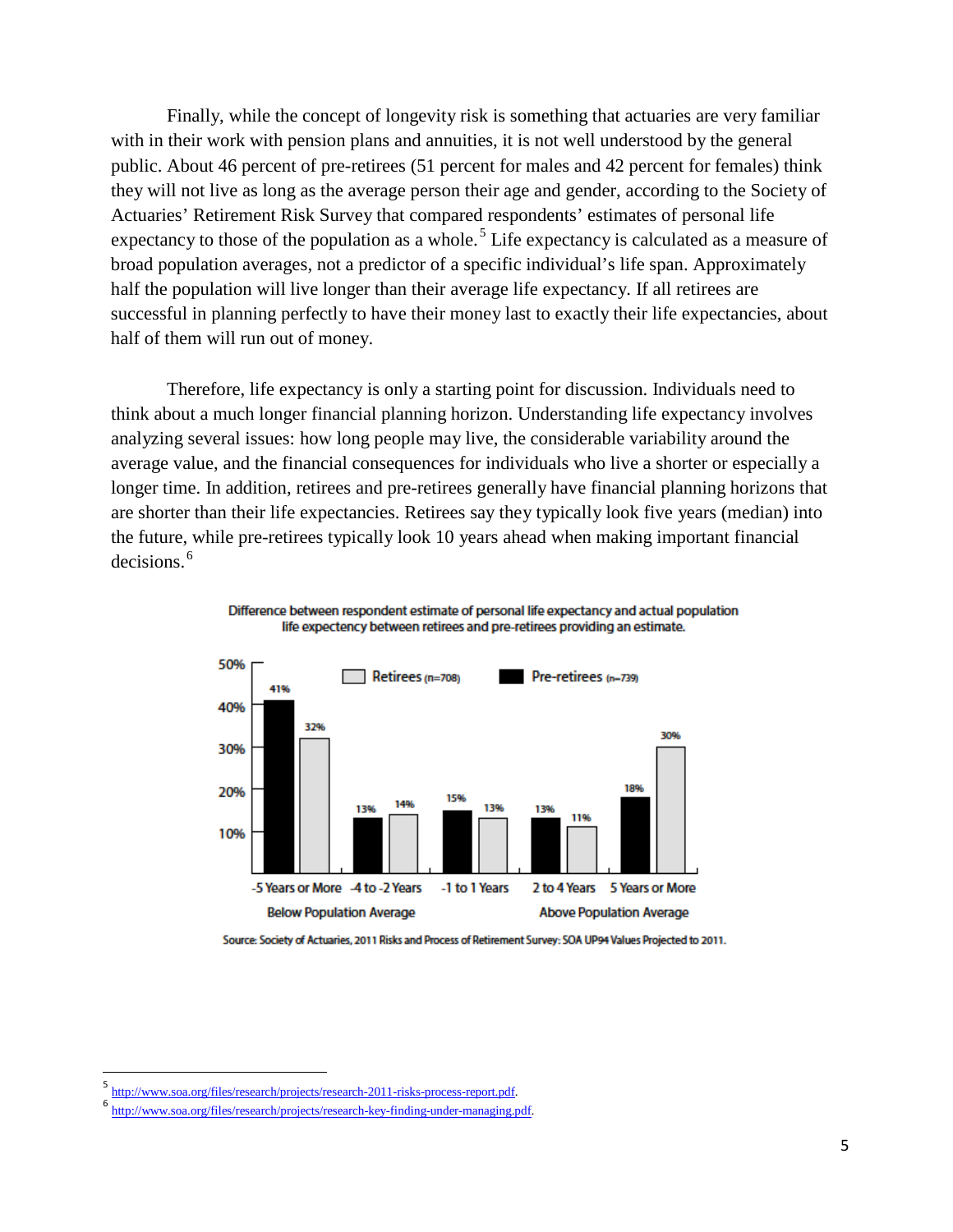# **Longevity Uncertainty + Compounding Economic & Behavioral Factors = Lifetime Income Risk**

With longevity uncertainty amplifying their effects, other factors increase an individual's risk of not having adequate lifetime income, including:

- The trend away from traditional DB employer pension plans, designed to provide lifetime income, toward DC plans, which generally are based on optional contribution levels. In 1980, 84 percent of workers in medium and large organizations were covered by DB plans. In 2010, only 30 percent were.<sup>[7](#page-5-0)</sup> Comparable figures including small employers were 35.0 percent in 19[8](#page-5-1)0 and 14.2 percent in 2010.<sup>8</sup> The reasons cited by some plan sponsors as the leading cause of this trend were the introduction of stricter accounting rules, and other regulatory actions since the passage of Employee Retirement Income Security Act (ERISA)<sup>[9](#page-5-2)</sup> in 1974.
- The trend toward opting more often to take lump-sum distributions from DB plans, which potentially makes managing one's assets and budgeting expenses challenging in light of financial risks. Distributions from DC plans generally have been taken as lump-sum payments, <sup>[10](#page-5-3)</sup> although it is difficult to determine the incidence of participants taking their lump sums and investing in particular types of savings or structured distribution plans in retirement. Full lump-sum distribution options also have been added to DB plans in recent years, with fully half of DB plans now offering such distributions. Participation in DC plans and IRA rollovers places the onus of asset management on the retirees for lifetime income needs above what is received from their Social Security benefits.<sup>[11](#page-5-4)</sup> This trend also affects retirees' spouses, who face lifetime-income risks if the retirees either took lumpsum distributions or chose lifetime incomes without spousal continuation benefits.

Lump-sum distributions can appear to workers nearing retirement as not only adequate but generous for their retirement needs. Decisions to take a lump-sum distribution or to annuitize can be affected by many variables, including one's tenure in the plan or size of the available lump sum.<sup>[12](#page-5-5)</sup> However, it is important for new retirees to examine their retirement-plan accumulations in terms of generating sufficient enough retirement income to sustain their pre-retirement standard of living.

[http://www.ebri.org/pdf/publications/books/databook/DB.Chapter%2004.pdf.](http://www.ebri.org/pdf/publications/books/databook/DB.Chapter%2004.pdf)

<span id="page-5-1"></span><span id="page-5-0"></span><sup>8</sup> <sup>2011</sup> PBGC Data Book Table S-33[: http://www.pbgc.gov/documents/pension-insurance-data-tables-2011.pdf.](http://www.pbgc.gov/documents/pension-insurance-data-tables-2011.pdf)

<span id="page-5-2"></span>ERISA is a federal law that sets minimum standards for most voluntarily established pension and health plans in private industry to provide protection for individuals in these plans.<br><sup>10</sup> Among DC plans, 97 percent offer a lump sum payout and 81 percent of participants utilize it. <u>Retirement Income Practices Study</u>, MetLife Inc.,

<span id="page-5-3"></span>June 2012.

<span id="page-5-4"></span><sup>&</sup>lt;sup>11</sup> Social Security benefits are the foundation on which to build a secure retirement. Savings and pensions also are key components of retirement plans. Most financial advisers say about 70 percent of pre-retirement earnings is needed to comfortably maintain a pre-retirement standard of living. They recommend that retirement preparation utilize a combination of Social Security, private pensions, and personal savings. [http://ssa.gov/planners/benefitcalculators.htm.](http://ssa.gov/planners/benefitcalculators.htm)

<span id="page-5-5"></span><sup>12&</sup>lt;br>
12 See Employee Benefit Research Institute issue brief: *Annuity and Lump-Sum Decisions in Defined Benefit Plans*: *The Role of Plan Rules*, [http://www.ebri.org/pdf/briefspdf/EBRI\\_IB\\_01-13.No381.LSDs2.pdf.](http://www.ebri.org/pdf/briefspdf/EBRI_IB_01-13.No381.LSDs2.pdf)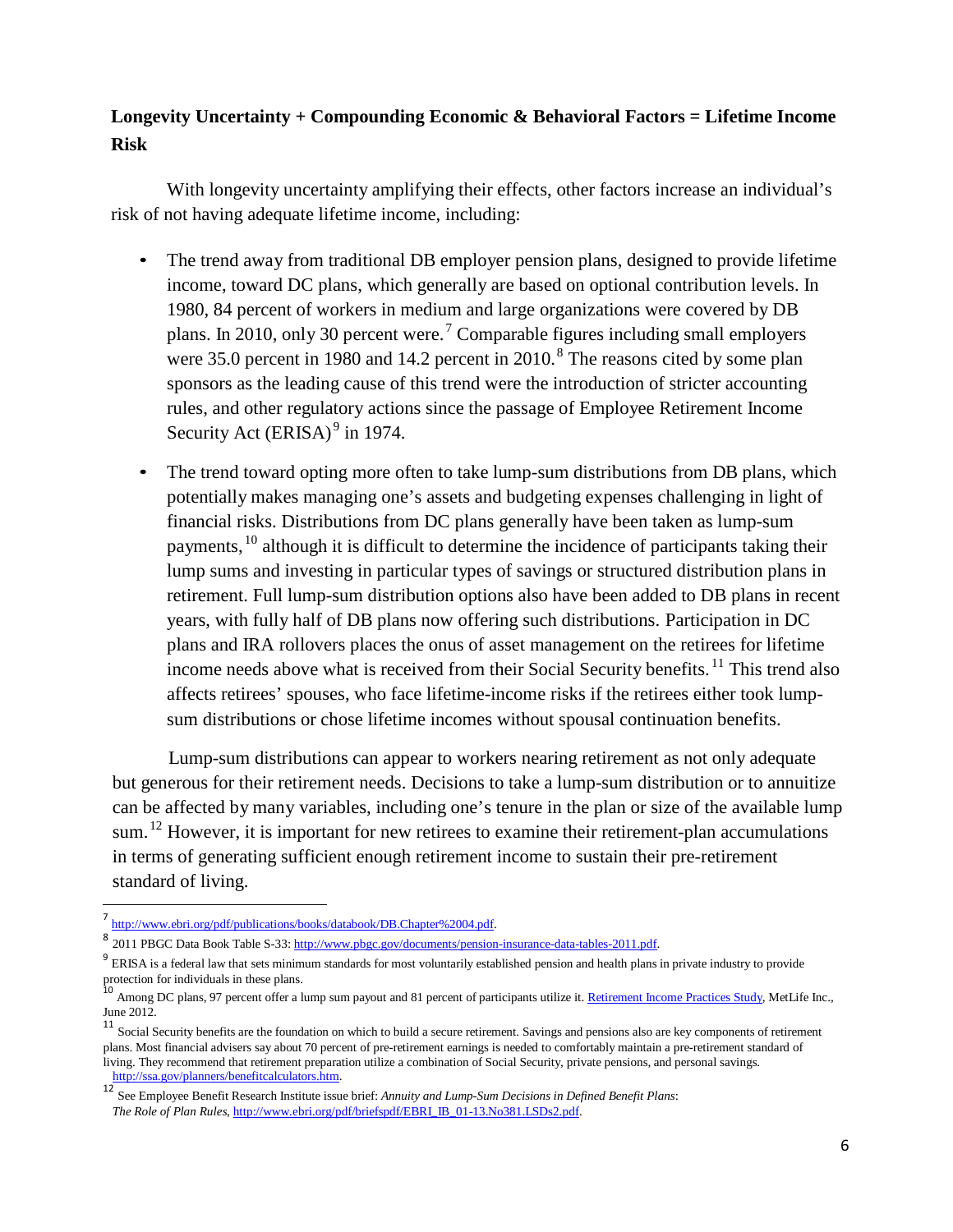- Additional factors that influence financial literacy (addressed in Section IV) include:
	- o Incomplete understanding of lifetime-income risks by pre-retirees and retirees, coupled with difficulties obtaining sufficient retirement-planning advice.
	- o Failure to fully plan for the effects of inflation over a long period, especially as health care costs have trended above general inflation levels.
	- o Inadequate appreciation of the value of delayed retirement.

## **Construction Zone: Building a Retirement Portfolio to Last a Lifetime**

Many different strategic approaches exist to securing a lifetime income, starting with Social Security as a foundation and then factoring in employer-sponsored retirement or other benefit plans, annuities, and various avenues for freeing up income from held assets. Medicare coverage and long-term care insurance policies can mitigate the need for an emergency fund to pay for medical and extended care costs, and can be factored into income planning. Managed portfolios and even reverse mortgages are used by some to provide partial solutions to their retirement income needs. In addition, either because of need or the ability and desire to stay active, some opt to extend their active employment beyond normal retirement age, an option that is available only as long as their health remains good and jobs are available. The challenge in any of these strategies, either in isolation or combination, is getting workers and retirees to take optimal advantage of the resources available that best suit their circumstances.

The income provided by various approaches can differ greatly. For instance, some approaches, such as annuitization, rely on sharing risk with others (through an insurance company or a pension plan) and guarantee an income for life, however long that might be. Others involve prudence in drawing down individual savings. If risk sharing is used, the amount of assets needed to maintain a given retirement income is lower than for a self-managed drawdown. Stated differently, a given amount of assets will provide a greater stream of annuity income than the amount that can be safely withdrawn in a self-managed drawdown, with the annuity providing assured lifetime payments that cannot be guaranteed with the drawdown option. This is due to the pooled assets in an annuity that utilizes the remaining funds from those who die early to provide income to those who live longer – whereas in a self-managed program these funds remain solely with the retiree. It should be noted that even though the use of risk-pooling approaches effectively eliminates the possibility of running out of funds, there are tradeoffs associated with longevitypooling approaches, including the loss of use of those funds for other purposes such as unexpected large expenses and legacy goals. Thus, the decision as to the appropriate approach to use should be based on the individual situation.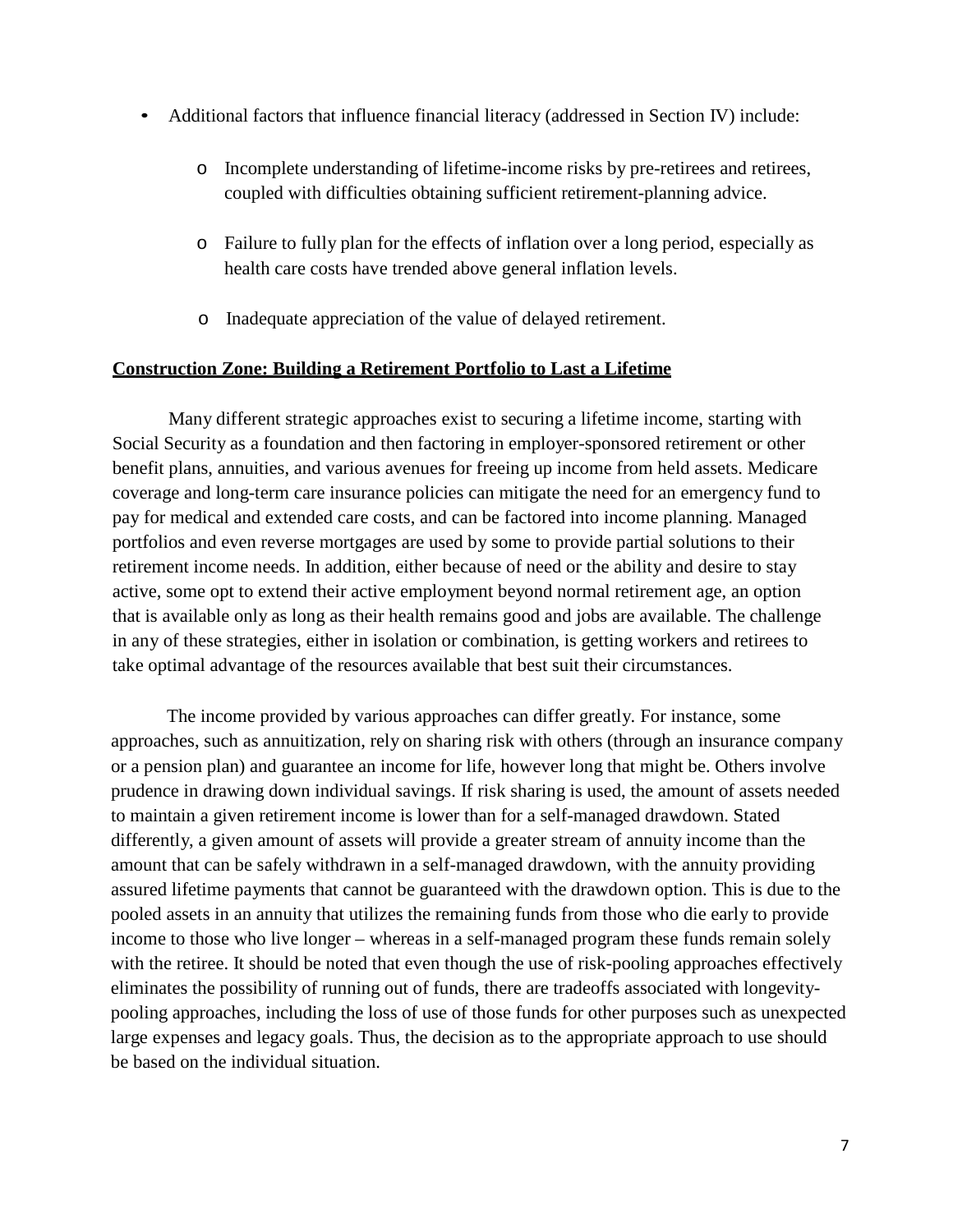Many of today's approaches have varying degrees of merit that make them generally appropriate for retirees or, specifically, to the circumstances of a particular retiree. For most individuals, no single option provides a complete solution. A personal retirement plan could include several approaches discussed here in addition to other options, and could be customized to meet the individual needs of each retiree.

*Social Security.* Social Security provides an inflation-adjusted income that supplies a higher percentage wage replacement for low-wage earners than for high-wage earners. Generally, except for low-wage earners, Social Security is only the starting point to addressing lifetimeincome needs. The effectiveness of addressing lifetime-income needs is influenced by the choice of a date to commence taking benefits. Postponing commencement can significantly increase future benefits.

*Employer-provided Retirement Plans.* Generally, there are two types of U.S. employer-based retirement plans: DB and DC plans. These also may be complemented by post-retirement medical plans. DB plans provide a lifetime income, generally without inflation protection. However, a majority of retirees who have the option forgo the income for a lump sum, <sup>[13](#page-7-0)</sup> usually a rollover to an IRA. Mandated unisex conversion rates make lump sums disproportionately attractive for males and unattractive for females. DB plans are continuing to become less common, thus leaving the responsibility for lifetime income to the retiree.

DC plans provide an accumulation and leave it to the retiree to convert to lifetime income, if desired. The most common type of DC plans, 401(k)s, primarily depend upon voluntary contributions, but these are often insufficient to fund an adequate lifetime income. A few plans provide access to annuity purchases while funds are accumulating or at the time of a distribution.

*Insured Annuities.* Annuities are the basic method of converting an accumulation to lifetime income. Lifetime-income annuities vary by the time of purchase, timing of income commencement, method and flexibility in providing a lifetime income, and amount of income depending on health. Attractiveness of annuities also will vary with the investment yield that can be earned on the investments that support the annuity. Various types of annuities are available to individuals in different financial situations, including:

• Single Premium Immediate Annuities (SPIA), which provide a lifetime income but commonly offer a guarantee when the annuitant dies. Guarantees could be payments: during the lifetime of a surviving spouse; for a period certain such as 10, 15, or 20 years; continuation until the sum of all payments equals the premiums; or a lump sum equal to premiums less all prior income payments.

<span id="page-7-0"></span><sup>&</sup>lt;sup>13</sup> Full lump-sum distributions are allowed in 54 percent of DB plans and 65 percent of participants in those plans take the lump sum. Partial lump-sum distributions are allowed in 25 percent of DB plans and 13 percent take a partial lump sum[. Retirement](https://www.metlife.com/assets/cao/institutional-retirement/retirement_income_practices_exp1215.pdf) Income Practices Study, MetLife, June 2012.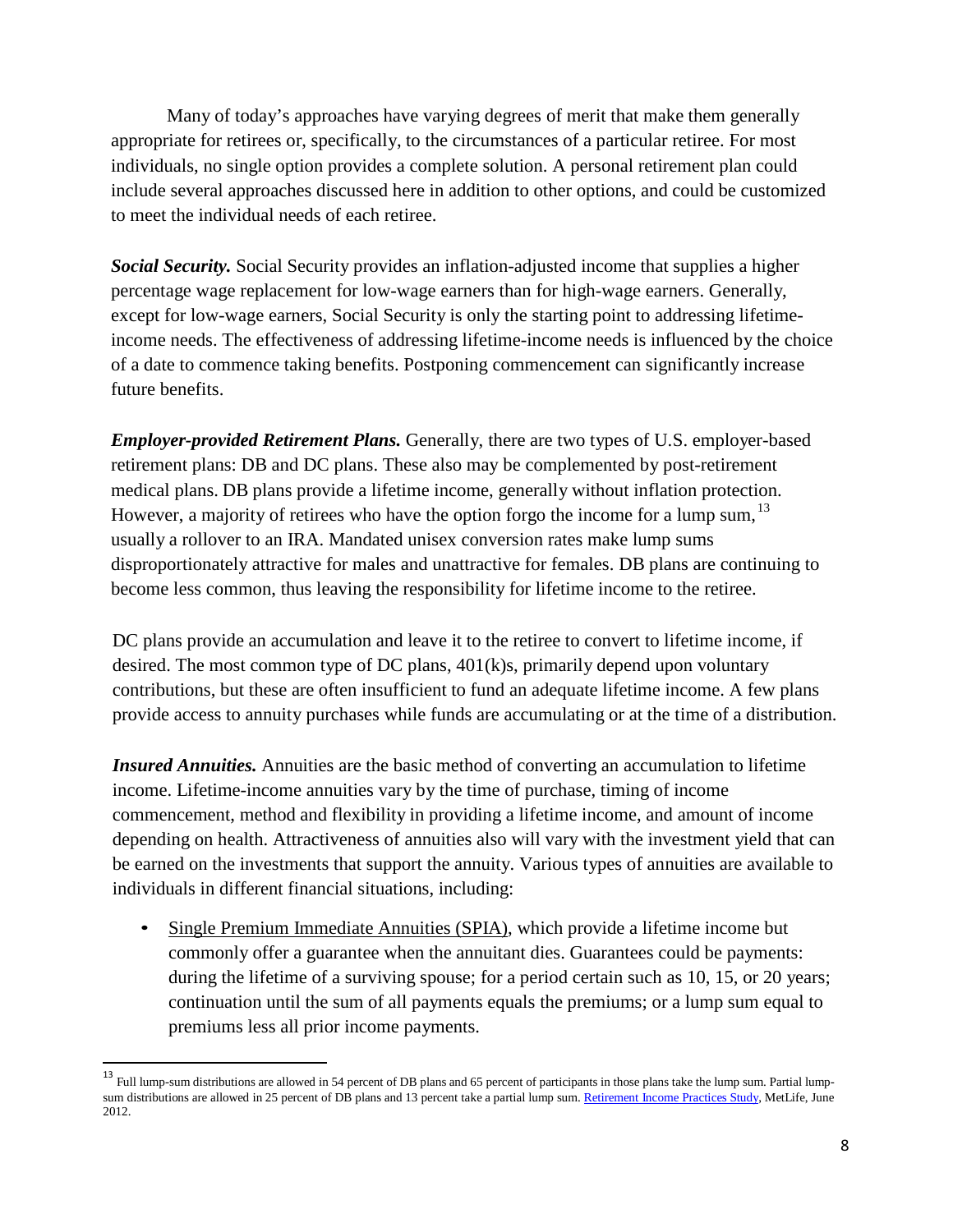- Deferred Income Annuities (DIA), also known as longevity insurance. DIAs provide an income that begins at a specified date, such as age 70 or 85, and are purchased either with a single payment or multiple payments, usually at or before retirement.
- Guaranteed Lifetime Benefit Riders on Deferred Annuities, which combine two financial products: an annuity that accumulates contributions and earnings, and a rider that converts the accumulation into a lifetime income of a specified amount. The income begins with level withdrawals of a specified amount from the annuity and continues with lifetime-income payments from the rider after the annuity value has been exhausted. This annuity is structured to guarantee the income even in the event that the underlying investments have poor investment results or the individual lives longer than expected.
- Stand-Alone Living Benefits (SALB), also known as contingent deferred annuities (CDA). These guarantee a lifetime income in conjunction with investments managed outside of the insurance company, such as mutual funds. The income begins with level withdrawals of a specified amount from the investments and continues with lifetimeincome payments from the SALB/CDA after the accumulated funds have been exhausted. The income guarantee is structured to guarantee the income even in the event that the underlying investments have poor investment results or the individual lives longer than expected.

*Reverse Mortgages.* Some designs can provide an income for many years or a lump sum that can be used to purchase a lifetime-income annuity. The principal value is in freeing up equity in a home. The percentage of home value available varies by age and becomes higher with advancing age.

*Non-guaranteed Approaches.* Various approaches can provide an income that lasts for many years. However, they lack the assurance that the income will last for a lifetime. In the event of low investment returns or a very lengthy life, the income either could fail to last a lifetime or could need to be reduced to continue it for a lifetime.

- Supplemental earned income in retirement not only reduces the need for an income guarantee but also extends the value of accumulated retirement assets. The ability to work during retirement of course depends on the overall health of individual retirees, the opportunity to continue to apply job skills as they get older, and the job market's demand for their skills. In some cases, health insurance may be provided, which can reduce some retirement expenses.
- Managed portfolios generate income through the structured drawdown of accumulated assets as needed to supplement other sources of income. There are various investment approaches, strategies, and methodologies employed, as noted below. While these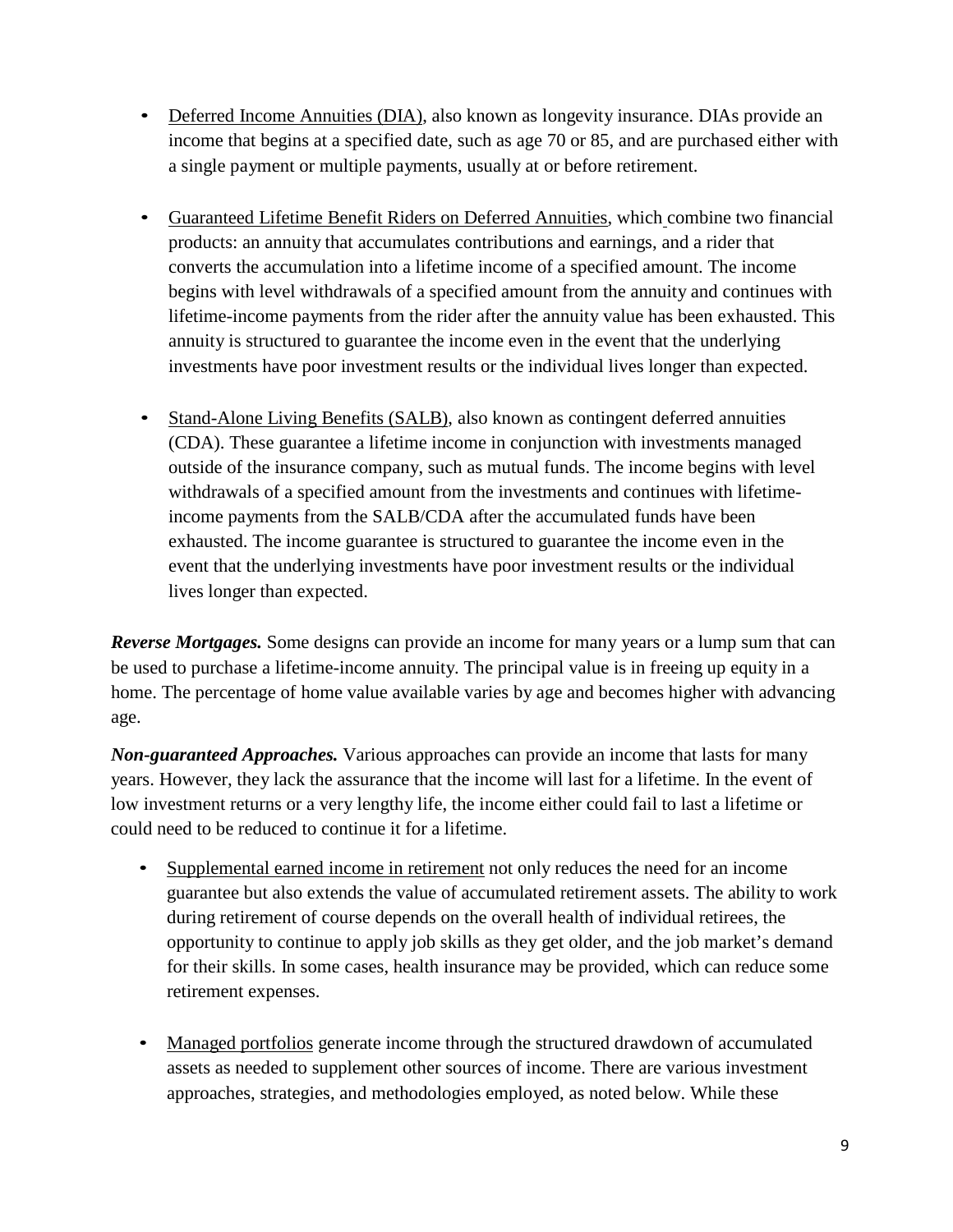strategies provide income at specified times, they might fail to provide the desired level of income or fail to provide it over an unpredictably long lifetime due to poor investment results or reinvestment requirements.

- o *Structured withdrawal programs* involve an "x percent withdrawal program" in which a retiree initially withdraws x percent of savings per year and then increases the dollar amount annually at the rate of inflation. These programs are often referred to as 4 percent withdrawal programs, but the x percent rate differs by situation, such as age, anticipated market returns, and investment volatility. Poor investment returns or high longevity can cause the invested assets to be depleted during the retiree's lifetime.
- o *Time-segmented distribution strategies* divide retirement assets into segments that are "tagged" to provide income over a specific period of time in retirement. The investments will range from lower-risk assets for short-term needs and higher-risk assets for long-term needs. The adequacy of income can depend upon the level of investment yield. Although a program can be designed to cover a long period, it cannot be guaranteed to last a lifetime.
- o *Laddering of bonds* involves building a portfolio of bonds that mature on different dates, providing income through interest payments and the return of principal upon maturity. This helps the retiree manage both cash flow and interest-rate risk, although it cannot be guaranteed to last a lifetime.
- o *Structured distribution target date funds* provide an investment glide path for retirees through a mix of investments adjusted according to the fund's investment policy in an attempt to reduce investment risk as an individual ages. An additional dimension in some funds is to plan annual distributions that meet the income needs of retirees. The goal of the funds is to provide income during retirement while automatically adjusting investment allocations to reflect the retiree's shorter duration for investments and declining tolerance for risk.
- Period certain annuities provide income for a specified period of time and thus do not protect against lifetime-income risk.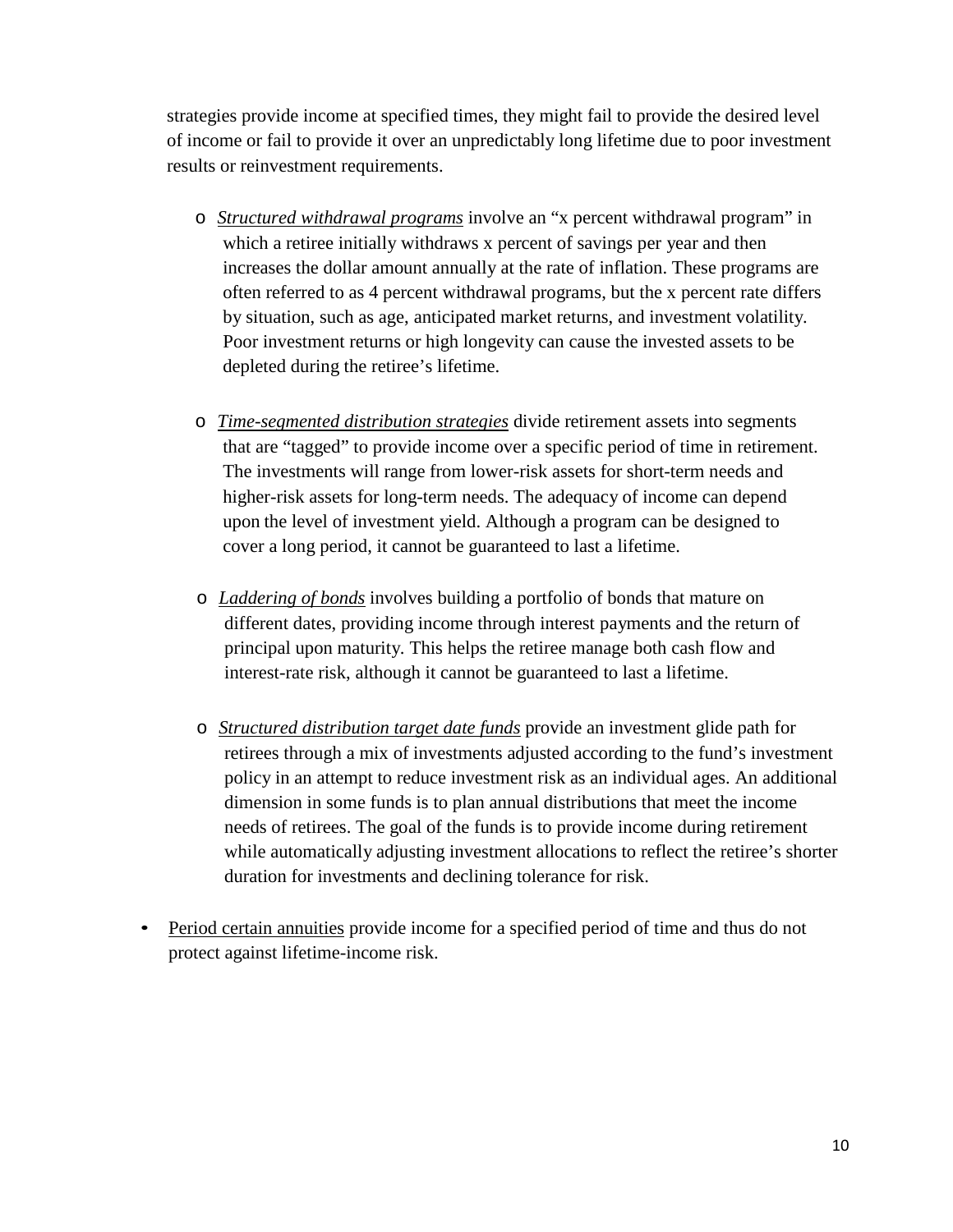#### **New Approaches to Planning for Lifetime Income**

# **The 4 "R"s – Retirement Reading, (w)Riting, (a)Rithmetic: Financial Education**

Many aspects of planning for a secure lifetime income, such as longevity risk, are not fully understood by many people. Pre-retirees should consider a full, objective assessment of retirement plan distribution options that address longevity risk and the impact of inflation on retirement income. A significant focus on the importance of consistent and lasting income in retirement is also needed, especially in situations where an individual is making decisions outside of a sponsored plan, such as with a  $401(k)$  rollover. Individuals also could benefit from some understanding of a fair price for an annuity, how to shop for one, and the degree of state or other government guarantee.

#### **Prospects for Employer-based Retirement Plan Education**

Because of the concentration of retirement savings, exclusive of Social Security benefits, in employer-sponsored retirement plans, the workplace can offer a significant forum to make retirement-planning education available to employees, not just at retirement but throughout their careers. This is particularly useful for those employees who cannot afford or might not independently seek out a financial adviser. Employers have the opportunity to communicate on a regular basis with participants when fund statements and other required notices are distributed. Where no retirement plan exists, perhaps an employer could provide additional information through Department of Labor (DOL) pre-approved materials. Many employers that currently sponsor retirement plans already provide some guidance to employees through third-partysponsored seminars on the topic of investment decisions, but typically do not provide a full range of choices with respect to achieving lifetime income.

Although employers are often optimally situated to make retirement planning information and advice available to their employees, not all are willing or able to do so. One possible reason for this is a concern that it could lead to the employer's liability should advice received by an employee through such an effort later be claimed to have harmed an individual's financial position. Thus, employer-based education will require some action to appropriately protect employers from liability under ERISA fiduciary requirements.<sup>[14](#page-10-0)</sup> Small employers in particular would probably benefit from cost-saving, standardized approaches, perhaps supported and coordinated by the DOL.

Employers could be encouraged to offer this information through the availability of easy, safe, and low-cost approaches to provide education about lifetime-income products (how they work, key features, pros and cons) and the options available to employees. Employers should

<span id="page-10-0"></span><sup>&</sup>lt;sup>14</sup> See Academy Comments to DOL for more background:<http://www.dol.gov/ebsa/pdf/1210-AB33-RTT042.pdf> an[d http://bit.ly/ZOC5lo.](http://bit.ly/ZOC5lo)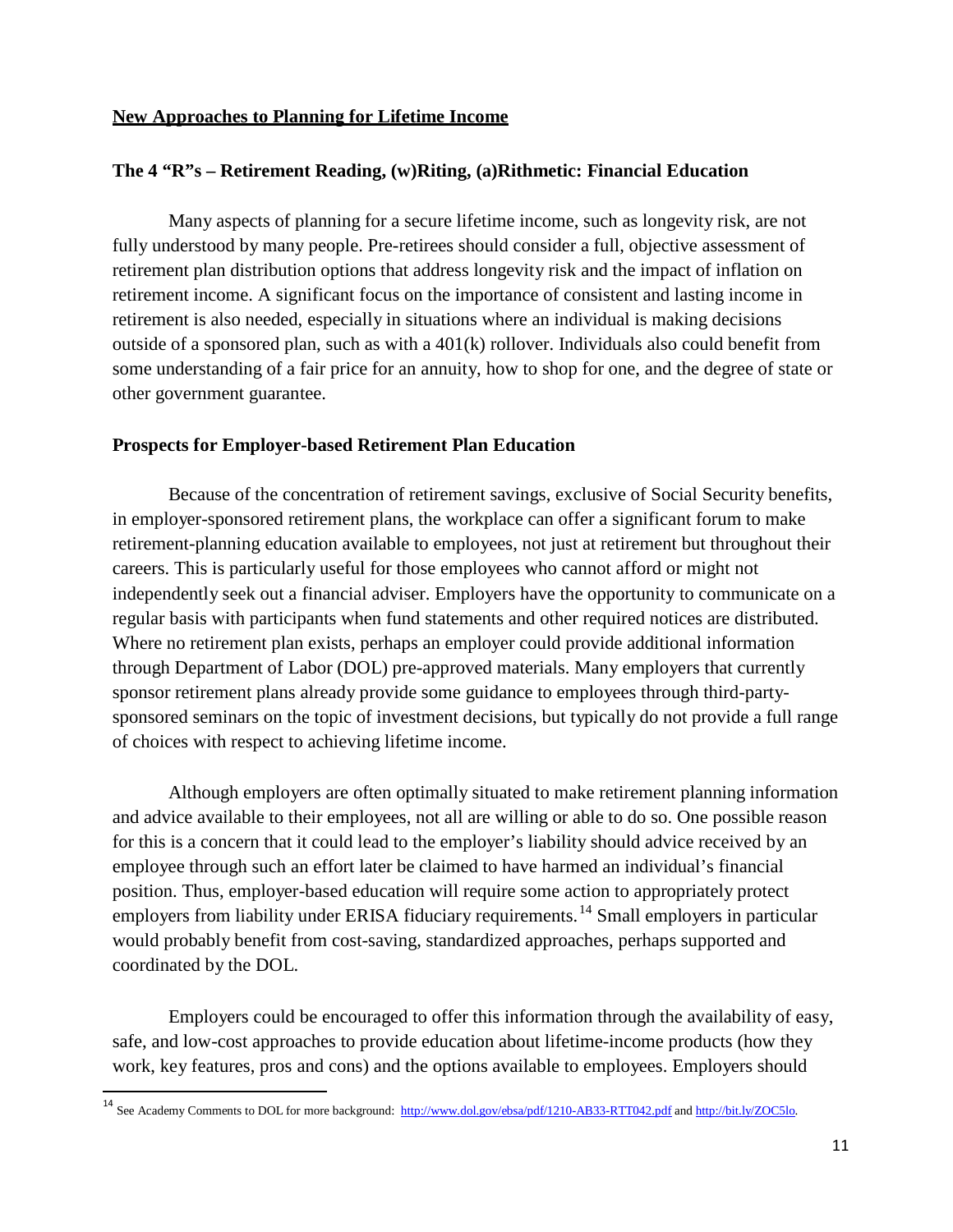recognize that helping workers plan for retirement can also be in their own interest, as this can facilitate an orderly exit of their workforce rather than having employees "retire in place."

The form and timing of such educational processes are critical issues that should be addressed. Workers clearly need to receive information years before actual retirement, and advance understanding of the importance of lifetime income and corresponding early action can be beneficial to them. Establishing a comprehensive understanding of the relationship among accumulated retirement funds, the retirement-age goal, and the ability to provide a lifetime income following retirement should form the foundation of the education and should guide an employee's actions well in advance of retirement – preferably over the course of an entire career. Information can be provided on an annual basis at minimum throughout employment, perhaps with greater depth and intensity during the 10-year period prior to the normal retirement date. A combination of educational booklets, videos, and annual benefit statement communications should be the medium for educating all employees. Additionally, pre-retirement seminars could be offered for employees approaching retirement within 10 years.

Currently, plan sponsors commonly provide generic articles on retirement preparedness issues but offer little individualized information beyond a statement of current benefits provided by the retirement plan. Some employers provide pre-retirement seminars 10 years before retirement age. However, these may focus more on important, broad retirement issues rather than an individualized discussion of financial issues and options.

It is common for participants in a DB plan to opt to take their benefits in a lump sum at retirement in lieu of the guaranteed income.<sup>[15](#page-11-0)</sup> Increased education at the time of distribution about the value of lifetime income could lead to a better-informed decision and a general change in behavior by employees at the time of retirement in favor of securing lifetime income. Creation of safe harbors for ERISA fiduciaries could facilitate actions that are advantageous to plan participants.

#### **Setting a New Standard for Financial Literacy**

Standardized communication requirements, model disclosures, and educational materials would provide uniform information, simplify administration, reduce fiduciary risk for plan sponsors, and enhance participant understanding. Education should include general information upon enrollment in a plan plus reinforcement on a yearly basis.

<span id="page-11-0"></span><sup>&</sup>lt;sup>15</sup> Full lump-sum distributions are allowed in 54 percent of DB plans, and 65 percent of participants in those plans take the lump sum. Partial lump sum distributions are allowed in 25 percent of DB plans, and 13 percent take a partial lump sum[. Retirement](https://www.metlife.com/assets/cao/institutional-retirement/retirement_income_practices_exp1215.pdf) Income Practices Study, MetLife, June 2012.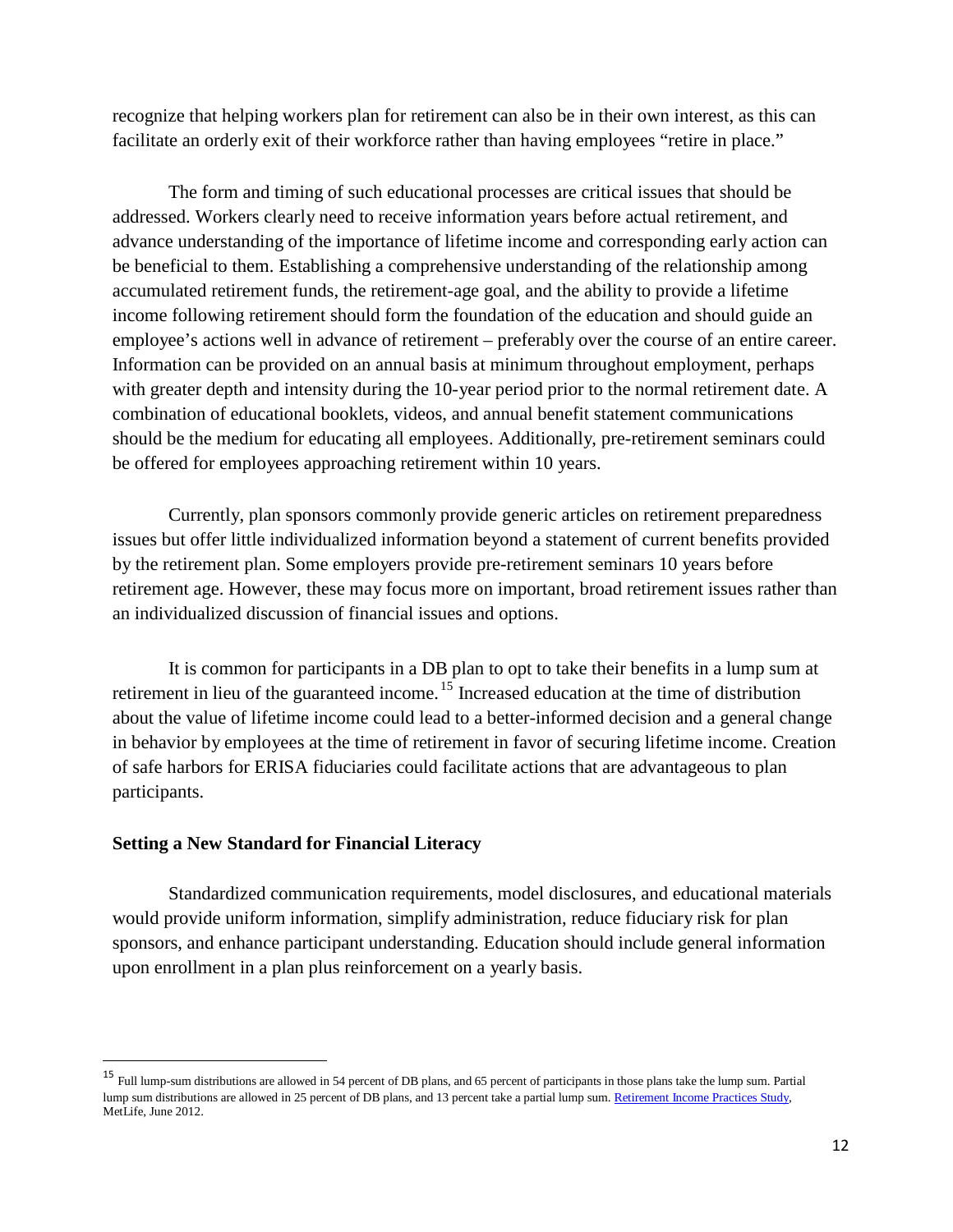While customized material often provided by the vendor about specific options within the plan should be encouraged, the DOL could provide a notice that would provide generic information on the importance of income guarantees extending for life – similar to the tax notice currently provided by the IRS on distributions. This information should include illustrations of the probability of survival of the individual and of one member of a married couple to various ages beyond average life expectancy at retirement, using one of a set of standard mortality tables. Plan sponsors could also provide this information on their company intranet site or during company human resources meetings.

In designing standardized communications and model documents, input from retirement security practitioners is critical to making these tools effective and understandable. To make informed decisions, participants should understand the following:

- The need and value of longevity protection.
- How to interpret mortality and longevity expectations.
- Various approaches to address lifetime income, including both annuities and selfmanaged programs such as systematic mutual fund withdrawal programs.
- Death benefits and income guarantees for surviving family members after the death of the participant.
- Costs and available income amounts of the various approaches.
- Limitations within the approaches, such as the varying levels of illiquidity in different annuity products and the uncertainty of the sufficiency of a systematic withdrawal program.
- Risks of the various approaches. These risks could include purchasing an annuity when interest rates are low, trade-offs between income amount and guarantees of minimum returns, the impact of a market fall in the early part of a mutual fund withdrawal program, and the impact of inflation if the income stream does not protect against it.
- The risk of the temptation to spend down segments of a lump sum or to take undue investment risk with it. Workers and retirees could benefit from education about the differences between "expected" returns and the possible range of returns.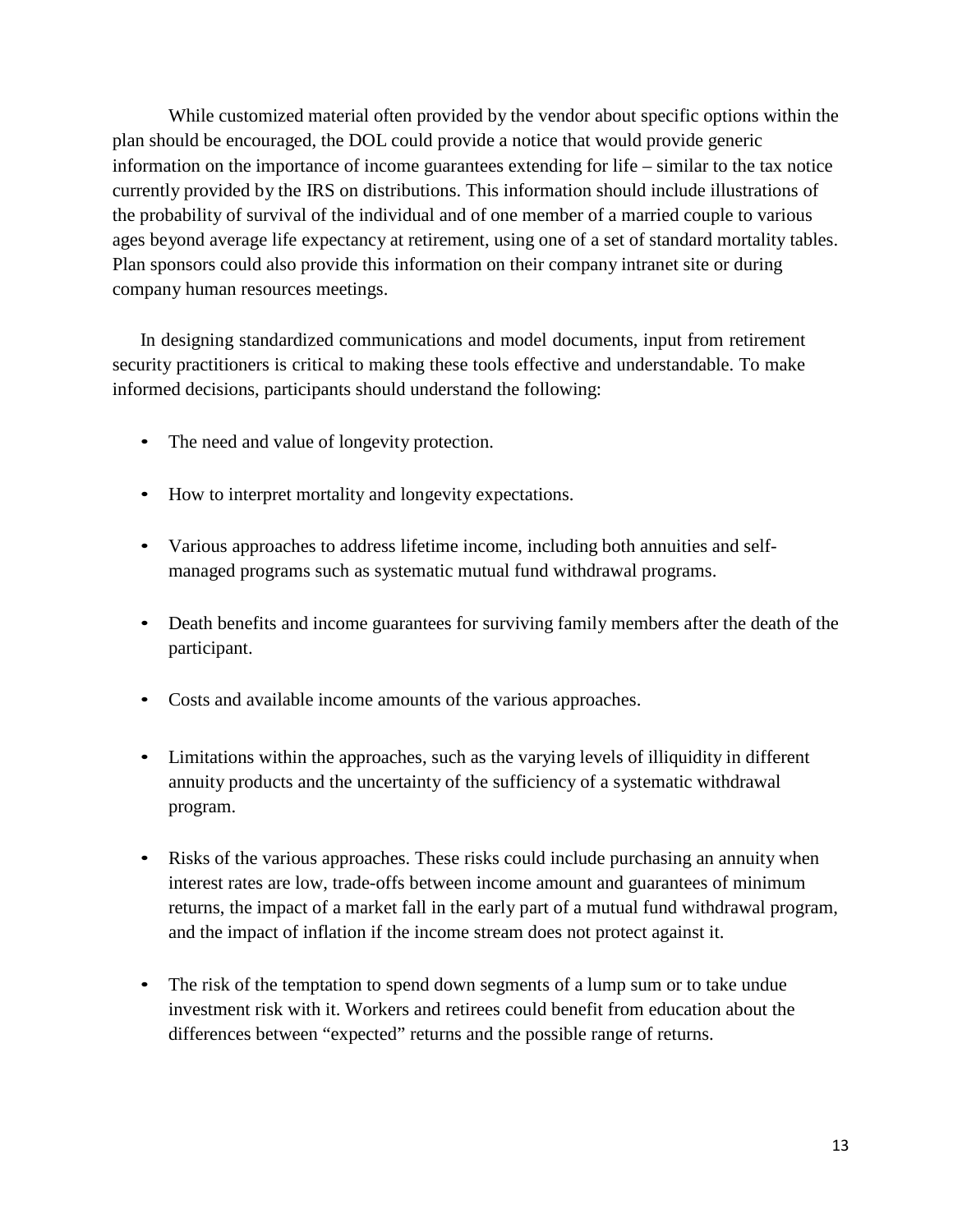# **Unscrambling the Potential of an Accumulated Nest Egg**

The Department of Labor<sup>[16](#page-13-0)</sup> and members of Congress have made proposals to require that the standard retirement-benefit statement that individuals receive show the monthly amount of retirement income that could be generated by the accumulated balance. Such a requirement would focus the statements on income potential as well as total account balances, and several different lifetime-income strategies could be illustrated.

ERISA section 105 requires DC plans to furnish each participant with an individual benefit statement, at least annually (quarterly where plan participants control investment choices), that includes the participant's "accrued benefits" or account balance. Translating account balances into income streams should be a dynamic part of the needed education process. Doing this as part of the individual benefit statement will refresh and reinforce the education periodically. With this goal in mind, the DOL has launched an initiative to require that the standard retirement-benefit statement received by individuals show the amount of retirement income that could be generated by the account balance. Appropriately presenting this income stream requires actuarial considerations such as mortality, assumed retirement age, level of contributions to be made in the future, and interest rates.

To aid participants' understanding of their statements, the simplest and easiest method would be to make all plans' statements consistent with one another. A standardized statement could include mandated mortality, interest, expense, and annuitization assumptions, either fixed by regulation and updated as necessary, or tied to certain market rates. Current plan-specified factors should be used if the annuity is to be paid from a companion DB plan. Use of such mandated factors would narrow the plan sponsor's responsibilities and lower costs. The mandated factors could be re-addressed periodically. Appropriate caveats should be stated, and assumptions should be disclosed. One complicating factor is that the allocation of assets among different asset classes will vary from participant to participant. If the asset accumulation assumption were to vary from participant to participant based on an estimated return for each asset class, simplicity and comparability would be lost. Even more importantly, participants with more aggressive asset allocations would see amounts that failed to take into account the degree of risk assumed. A better approach might be for the accumulation assumption to be the same for all participants and to mirror something like a high-quality bond rate. All possible approaches should be explored with plan sponsors or record-keepers that could provide the service.

The DOL's proposal would apply to all DC plans and is intended to achieve the goal of translating account balances into income streams. The DOL proposal would allow either a "best-

<span id="page-13-0"></span><sup>&</sup>lt;sup>16</sup> Advance Notice of Proposed Rulemaking regarding the pension benefit statement requirements under section 105 of ERISA, 78 FR 26727 – 39 (May 8, 2013).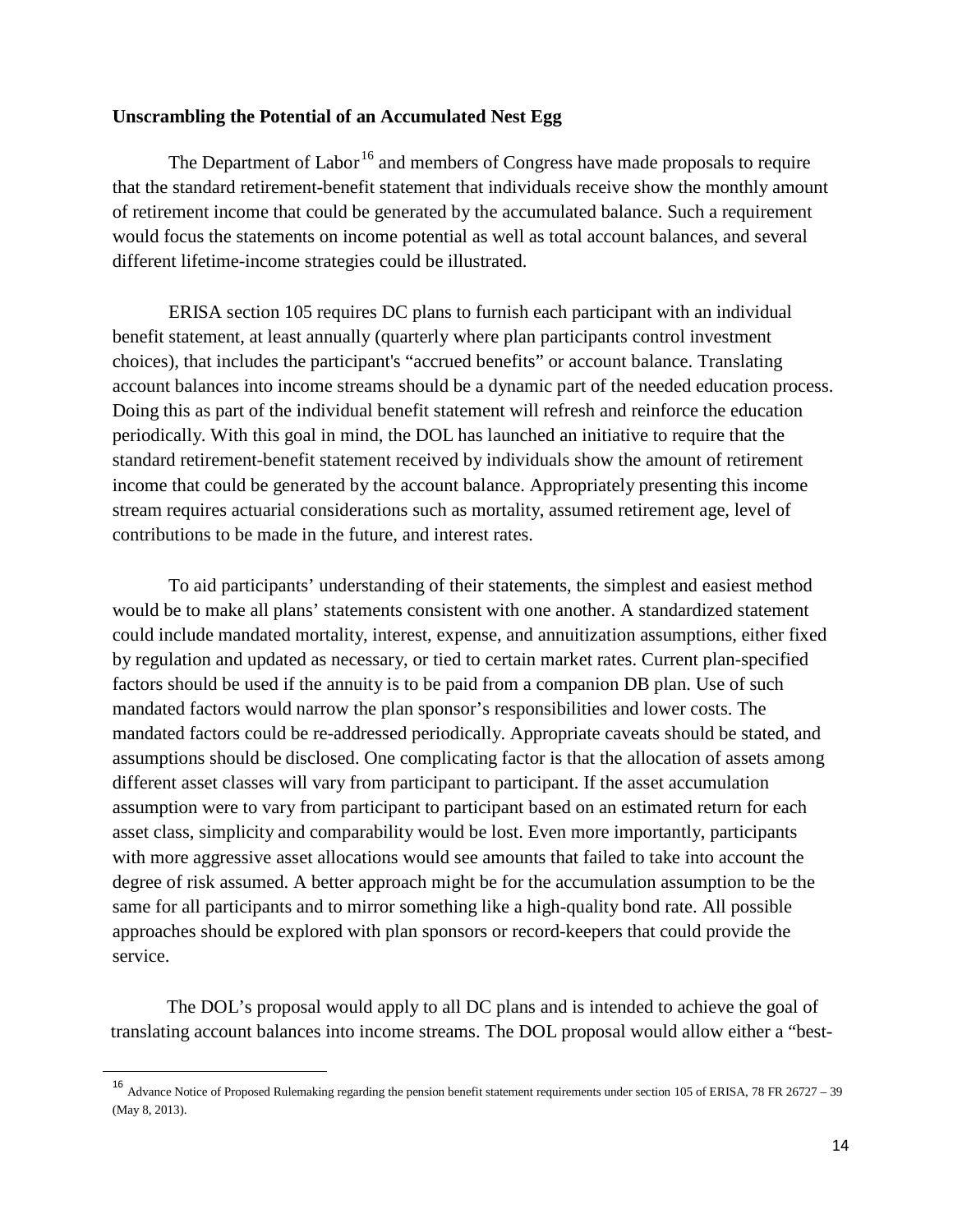practices" approach based on a "reasonableness" standard or a safe-harbor approach where all applicable assumptions and methods would be standardized. Assumptions would need to be disclosed. The DOL proposal would require that income streams be provided based on current account balances as well as account balances projected to retirement age.

#### **Resetting Today's Retirement Rules for Tomorrow's Retirees**

Changes to enhance lifetime income, especially in the public policy arena, are not easily developed due in part to the varied needs of disparate segments of the population and differing needs within any segment. Appreciation for these differences helps focus a national debate around lifetime-income policy. Virtually all retirees face lifetime-income risk in varying degrees, but individual solutions can diverge widely.

Accessing qualified and affordable planning advice often is difficult for those needing the advice to plan for lifetime incomes. It is important to make planning advice more broadly available to those not currently served.

A further difficulty in addressing lifetime income is that varying health status among retirees and their spouses can influence the choice of optimal solutions. Lifetime-income guarantees can be a positive option for an individual in excellent health but less beneficial for someone in poor health. Health status also changes the needs that must be met in the form of both greater incurred expenses and the need for long-term care financing or insuring.

Substandard annuities are annuities that offer increased payments to people with impaired life expectancies but are offered by just a few insurance companies. Although some allowance is made for significantly impaired substandard annuities in statutory reserving, it may not be adequate to encourage the offering of a full range of substandard annuities.

There is an incongruity in that gender-neutral annuity rates are required within plans, while gender-distinct rates are used in the marketplace outside of plans. Within DB plans, the gender-neutral rates are relatively favorable to males taking lump sums. This disparity creates an incentive for females to elect in-plan annuities at actuarially favorable rates and males to elect out-of-plan annuities at actuarially fair rates or to elect annuities less frequently because of the need to go outside the plan. The concern about gender-neutral rates is that they could disproportionately lead males to not annuitize, which could jeopardize their retirement security as well as that of their spouses. However, the use of a 100 percent joint and survivor option can eliminate this disincentive to annuitize.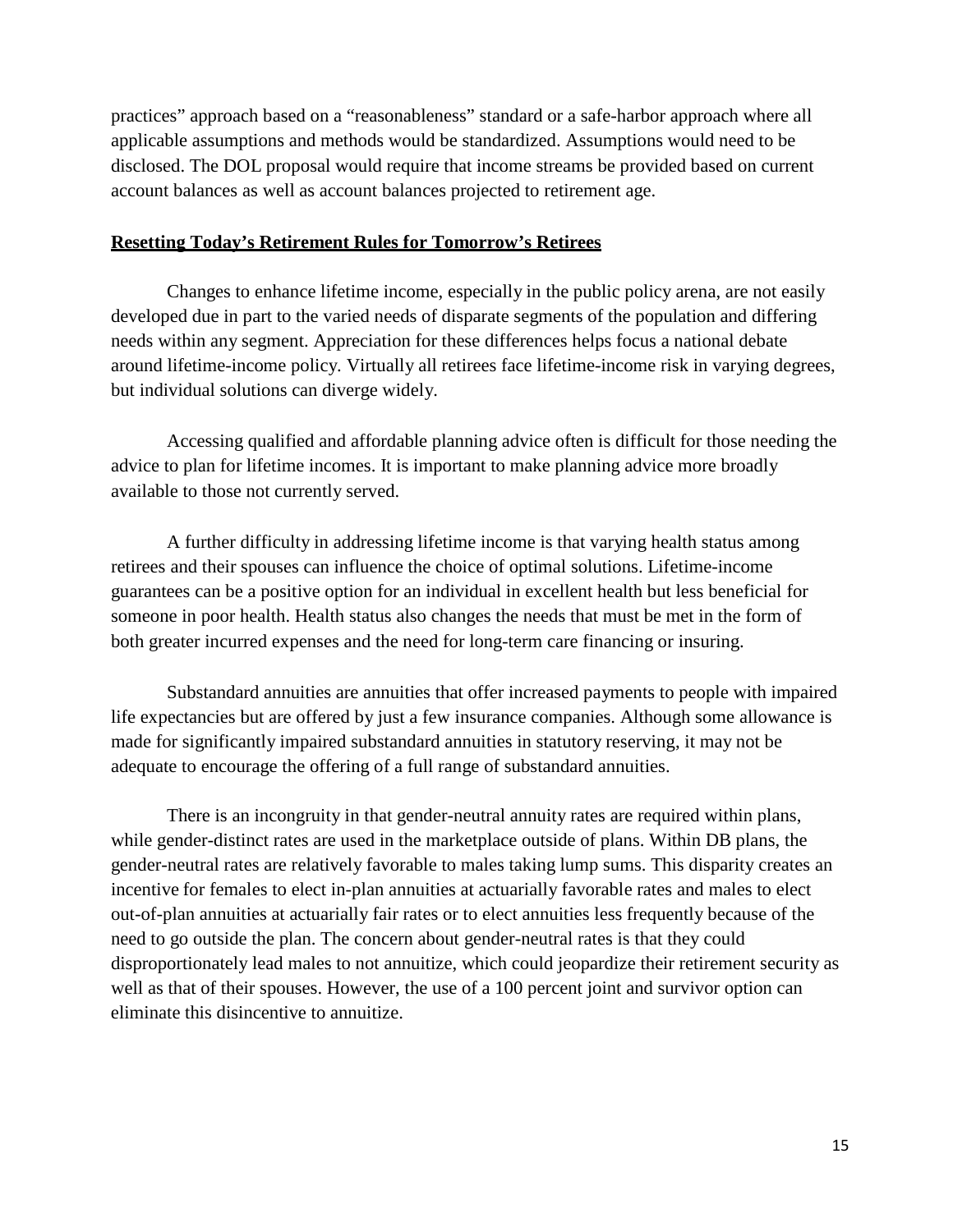# **Availability of In-plan and Plan-distribution Lifetime Income Options**

Having both in-plan and outside-of-plan solutions is essential so that participants in all situations can have access to lifetime-income arrangements. Many options already exist outside of plans, but it would be helpful to have more lifetime-income options available within plans as well. A requirement that some form of guaranteed-lifetime income be one of the investment or distribution options offered in individual account plans would be helpful, provided that the requirement is accompanied by a clear set of regulations that allow for effective implementation at reasonable cost and without subjecting plan sponsors to undue fiduciary risk.

It would also be helpful if individual plan sponsors were encouraged or required to make a form of lifetime income a default option. Such a change would require some level of fiduciary protection, such as clarification of a safe harbor. Having a variety of lifetime-income options to suit varying circumstances is critical to achieving greater use. Participants need to understand the benefits and costs as well. Among the many variations are partial annuitization, refund guarantees, deferrals to advanced ages, incremental annuitization during the working years, "testdrive" annuities, and guaranteed lifetime withdrawal benefit structures for both annuities and mutual funds. To accommodate deferrals to advanced ages, modification of the required minimum distribution (RMD) rules would be helpful.

Lifetime income is a long-term commitment, and some retirees may be concerned that the insurer or the pension plan will not be able to deliver the guaranteed benefits. These concerns could be alleviated by providing retirees with a better understanding of the value of state life and health guaranty associations and the Pension Benefit Guaranty Corporation, as well as possibly strengthening both guarantees. Similarly, the continued viability of Social Security must be ensured so that the foundation of lifetime guarantee remains strong.

It should be recognized that the Treasury and Labor departments have studied various regulatory relief options to address some aspects of lifetime-income options that could be made available to retirees, <sup>[17](#page-15-0)</sup> including simplification of partial annuity distribution options under DB pension plans<sup>[18](#page-15-1)</sup> and recognition of longevity annuity contracts<sup>[19](#page-15-2)</sup> as a way to satisfy part of required minimum distribution rules.

<span id="page-15-0"></span> <sup>17</sup> Academy Life and Pension practice councils' comments to departments of Labor and Treasury Request for Information *Regarding Lifetime Income Options for Participants and Beneficiaries in Retirement Plans* [http://actuary.org/files/public/pdf/pension/aaa\\_rfi\\_050410.pdf](http://actuary.org/files/public/pdf/pension/aaa_rfi_050410.pdf) and testimony of Academy Pension Committee and Life Products Committee: [http://www.actuary.org/files/DOL\\_Hearing\\_Lifetime\\_Income\\_Options\\_8-16-10.pdf.](http://www.actuary.org/files/DOL_Hearing_Lifetime_Income_Options_8-16-10.pdf)

<span id="page-15-1"></span><sup>18</sup> Academy Pension Committee comments to Internal Revenue Service: [http://actuary.org/files/publications/AAALetter\\_PartialAnnuity\\_120503.pdf.](http://actuary.org/files/publications/AAALetter_PartialAnnuity_120503.pdf)<br>19 Acedeau Brazia: Councities community to Istanal Brunne Samise.

<span id="page-15-2"></span>Academy Pension Committee comments to Internal Revenue Service: [http://actuary.org/files/publications/AAA\\_Letter\\_Longevity\\_Annuity\\_120503.pdf.](http://actuary.org/files/publications/AAA_Letter_Longevity_Annuity_120503.pdf)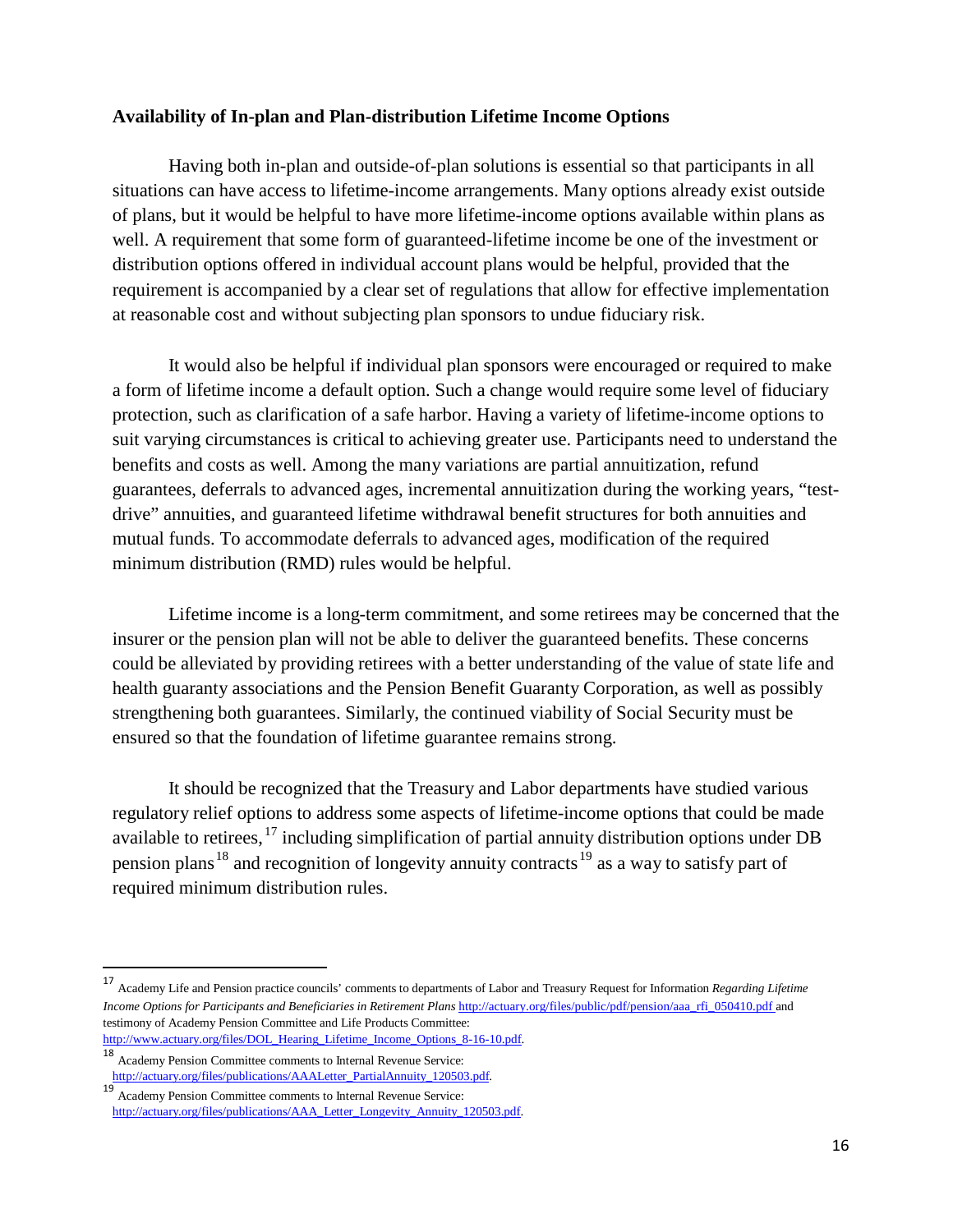### **Encouraging and Simplifying Use of Lifetime Income**

Lifetime-income guarantees could be encouraged by providing additional tax-favored treatment. For example, interest earned after lifetime income has been purchased irrevocably could be afforded tax-free treatment. There are different ways to design this incentive: It could apply to pension payments from DB plans, single premium immediate annuities, deferred income annuities, guaranteed minimum income benefits, and guaranteed lifetime withdrawal benefits on variable annuities and mutual funds (in the last case dependent upon some type of irrevocable utilization guarantee). Incentives could apply both to tax-qualified and individual retirement savings.

The federal government offers tax-deferral of qualified retirement savings as a means of encouraging workers to set aside funds for their retirement. Required minimum distribution (RMD) rules exist to help ensure those savings do not create excessive tax deferral. An RMD also has a secondary function of creating a structured withdrawal program, but this withdrawal pattern might not have a close relationship to actual needs. The previous rules recognized immediate annuitization as a method of satisfying RMD requirements but did not accommodate other guaranteed-income approaches, such as deferred income annuities (DIAs) that provide a specified lifetime income beginning at a specified advanced age. Those requirements included the value of a DIA in tax-qualified assets and distribution beginning at age 70½. The rules were was contrary to the purpose of a DIA, which might ideally be designed to begin providing income at a much later age, such as age 85. In July 2014, the IRS issued final rules facilitating the use of DIAs at more advanced ages. The new regulations also included a death benefit that allows the principal in the annuity to be returned to the retirement account if a beneficiary dies before the annuity-income commences.

# **Aging Out** – **Rethinking "Normal" and Delayed Retirement Age**

Social Security recognizes delayed retirement by increasing available benefits 8 percentage points [20](#page-16-0) annually from the attainment of normal, or full, retirement age through the actual retirement age or age 70, when the benefit amount stops increasing. For someone born after 1960, their normal retirement age for Social Security is 67. Should they continue to work to or past age 70, their monthly benefit would be 124 percent of the full benefit amount.<sup>[21](#page-16-1)</sup> This structure provides some flexibility for retirees and offers equivalent value for deferring income commencement. Longevity risk, by its definition, occurs at high ages and it can be addressed by increasing income guarantees available at those ages. If the delayed retirement age were increased beyond age 70, it would present the possibility of increasing the amount of Social Security income available to a retiree during the later years of life. On the other hand, delayed

<span id="page-16-1"></span><span id="page-16-0"></span><sup>&</sup>lt;sup>20</sup> For those born in 1943 and after.<br><sup>21</sup> [http://www.socialsecurity.gov/retire2/1960.htm.](http://www.socialsecurity.gov/retire2/1960.htm)